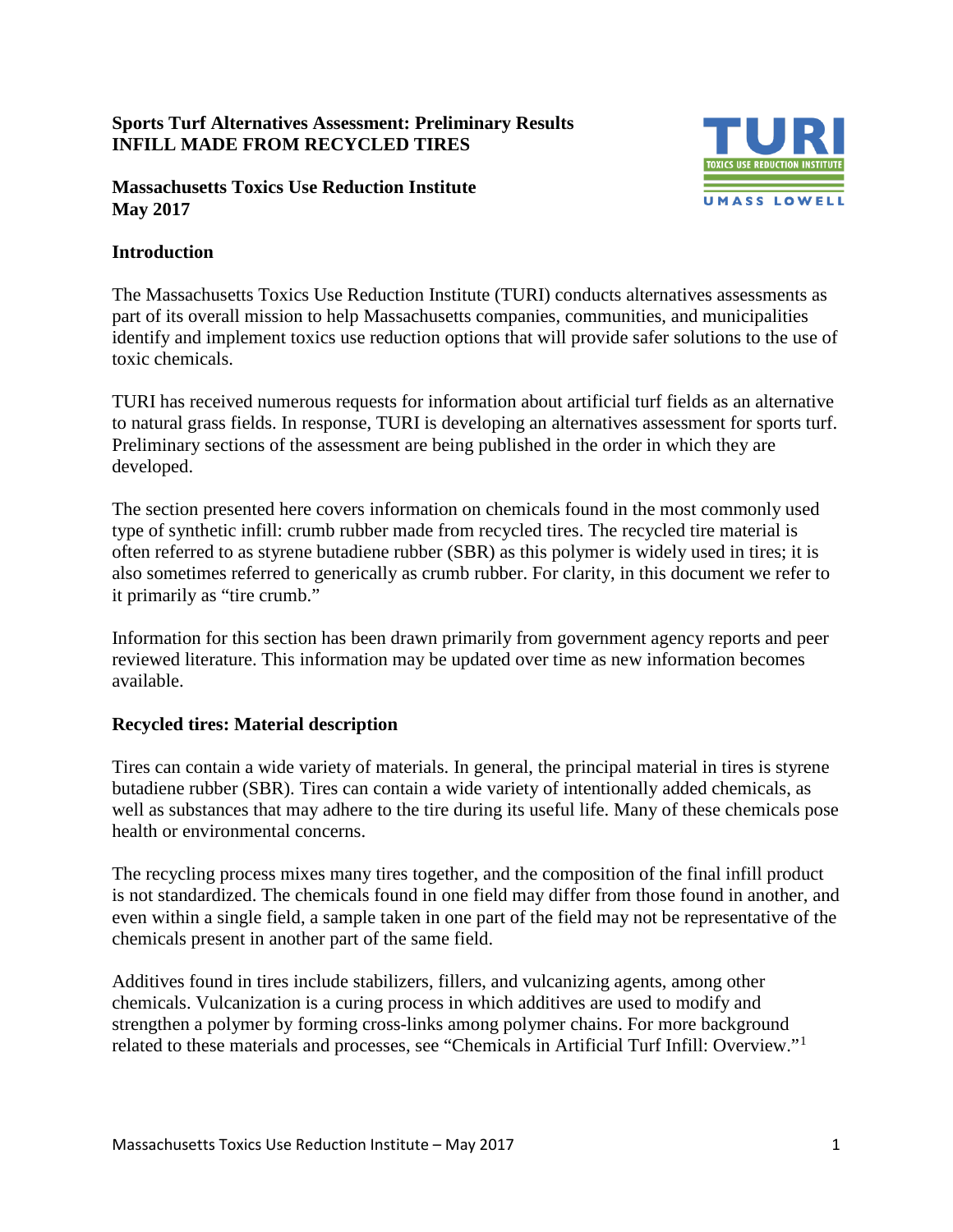### **Chemicals in recycled tire crumb: Overview**

The US Environmental Protection Agency (EPA) recently conducted a comprehensive literature review of studies that have identified chemicals in infill made from recycled tires. EPA's review included studies of facilities that convert tires into tire crumb, studies related to tire crumb turf and playground installation, and studies related to use of tire crumb turf and playgrounds. The review identified just over 350 chemicals or chemical categories that were discussed in existing literature on tire crumb.<sup>[2](#page-5-1)</sup> The presence and amount of a given chemical can vary depending on the sample of tire crumb.

Table 1, below, shows the categories of chemicals considered by EPA to be of interest, with examples of individual chemicals in each category.<sup>[3](#page-5-2)</sup> As shown in the table, broad categories of interest include metals, volatile organic compounds (VOCs), semi-volatile organic compounds (SVOCs) and a variety of uncategorized chemicals including rubber curing agents. The broad category of SVOCs includes polyaromatic hydrocarbons (PAHs), phthalates, and chemicals that may be applied to the crumb rubber as biocides during the life of the artificial turf.

| Table 1: Categories of chemicals found in tire crumb                                                                                                |                |                                                                                                                     |  |  |  |
|-----------------------------------------------------------------------------------------------------------------------------------------------------|----------------|---------------------------------------------------------------------------------------------------------------------|--|--|--|
| <b>Literature Review by US EPA</b>                                                                                                                  |                |                                                                                                                     |  |  |  |
| Categorical                                                                                                                                         | Subcategory    | <b>Examples</b>                                                                                                     |  |  |  |
| Metals                                                                                                                                              |                | Aluminum, arsenic, barium, cadmium, chromium, copper, lead, nickel, zinc.                                           |  |  |  |
| <b>VOCs</b>                                                                                                                                         |                | Benzene, benzothiazole, hexane, naphthalene, styrene, toluene, xylenes.                                             |  |  |  |
| <b>SVOCs</b>                                                                                                                                        | <b>PAHs</b>    | Anthracene, benz(a)anthracene, fluoranthene, naphthalene, phenanthrene, pyrene.                                     |  |  |  |
|                                                                                                                                                     | Phthalates     | Benzylbutyl phthalate, di(2-ethylhexyl)adipate, di(2-ethylhexyl)phthalate [a.k.a.<br>$bis(2-ethylhexyl)$ phthalate] |  |  |  |
|                                                                                                                                                     | <b>Biocide</b> | May include quaternary ammonium compounds such as alkylbenzyldimethyl                                               |  |  |  |
|                                                                                                                                                     | product        | ammonium chloride; alcohol ethoxylate 6; or others. <sup>b</sup>                                                    |  |  |  |
|                                                                                                                                                     | ingredients    |                                                                                                                     |  |  |  |
| Other <sup>c</sup>                                                                                                                                  |                | 4-tert-(octyl)-phenol [a.k.a. 4-t-octylphenol], butylated hydroxytoluene                                            |  |  |  |
| Sources: Thomas K, Irvin-Barnwell E, Giuseppi-Elie A, Ragin-Wilson A. August 2016. Research Protocol: Collections Related to Synthetic              |                |                                                                                                                     |  |  |  |
| Turf Fields with Crumb Rubber Infill. US EPA, CDC and ATSDR. Accessed at https://www.epa.gov/sites/production/files/2016-                           |                |                                                                                                                     |  |  |  |
| 08/documents/tcrs_research_protocol_final_08-05-2016.pdf, January 2, 2017. US EPA. December 2016. Federal Research Action Plan on                   |                |                                                                                                                     |  |  |  |
| Recycled Tire Crumb Used on Playing Fields and Playgrounds: Status Report. EPA/600/R-16/364. Accessed at                                            |                |                                                                                                                     |  |  |  |
| https://www.epa.gov/chemical-research/december-2016-status-report-federal-research-action-plan-recycled-tire-crumb, March 21, 2017.                 |                |                                                                                                                     |  |  |  |
| <sup>a</sup> Note: Categorization shown here follows categories used in EPA's August 2016 publication.                                              |                |                                                                                                                     |  |  |  |
| <sup>b</sup> Thomas et al. note these have been identified by the California Office of Environmental Health Hazard Assessment (OEHHA) as "potential |                |                                                                                                                     |  |  |  |
| turf biocides."                                                                                                                                     |                |                                                                                                                     |  |  |  |
| "This category includes "potential rubber curatives, antioxidants/antiozonants, and other chemicals reported in literature."                        |                |                                                                                                                     |  |  |  |

# **Chemicals in recycled tire crumb: Key categories of concern**

Many of the chemicals found in tire crumb have known adverse effects on human health. This section briefly summarizes information on key chemical categories of concern that may be present in tire crumb.

*Metals.* A range of metals of concern can be found in tire crumb. For example, in its review of the literature, EPA identified 21 studies that examine the presence of lead in tire crumb.<sup>[4](#page-5-3)</sup> These studies attempted to answer a variety of questions. For example, some studies measured lead content in tires, while others considered the amount that could leach into the environment, or attempted to simulate the amount of lead that could be extracted through gastric digestion if tire crumb were ingested. A few examples are shown in Table 2, below.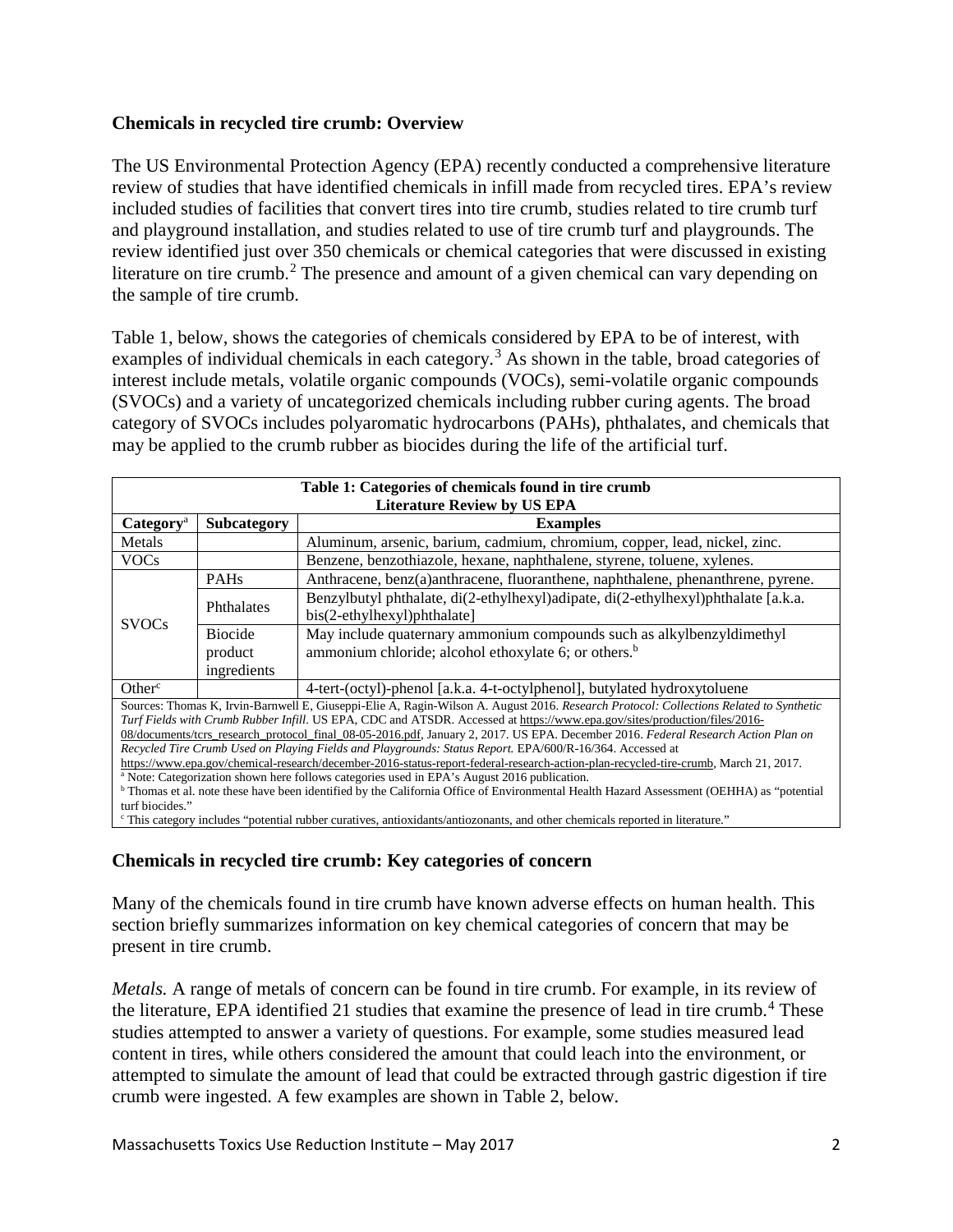Lead is toxic to the brain and nervous system, and childhood lead exposure can cause irreversible damage to brain development. Lead levels such as those shown here do not violate existing federal regulatory standards, although in some cases they may exceed regulatory standards in other countries. However, no level of lead in infill is desirable. There is no threshold below which lead exposure is known to be safe.

Zinc is another example of a metal that has been flagged as a source of concern in tire crumb. Particular concerns have been raised regarding toxicity of zinc-containing leachate for aquatic organisms. The Connecticut Department of Environmental Protection (2010) expresses concern about aquatic toxicity, noting that "there is a high potential for artificial turf to leach acutely toxic levels of metals especially copper and zinc," and that "certain samples of crumb rubber also leached acutely toxic levels of cadmium, barium, manganese and lead."<sup>[5](#page-5-4)</sup> Kanematsu et al. (2009) flags zinc as a particular concern for the potential effects of recycled tire materials crumb on water quality.<sup>[6](#page-5-5)</sup> Bocca et al. (2009) and Marsili et al. (2015) both found high levels of zinc in samples of tire crumb infill, as shown in Table 2. Both of these studies note that these levels are orders of magnitude higher than the relevant Italian standard of 150 mg/kg.<sup>[7](#page-5-6)</sup>

| Table 2: Studies measuring lead and zinc concentration in tire crumb: examples                                                                                                                                                                                                                    |                                                              |                                                  |                                                                                                                                                                                                                               |  |  |
|---------------------------------------------------------------------------------------------------------------------------------------------------------------------------------------------------------------------------------------------------------------------------------------------------|--------------------------------------------------------------|--------------------------------------------------|-------------------------------------------------------------------------------------------------------------------------------------------------------------------------------------------------------------------------------|--|--|
| <b>Study</b>                                                                                                                                                                                                                                                                                      | Lead                                                         | Zinc                                             | <b>Notes</b>                                                                                                                                                                                                                  |  |  |
| Bocca et al.<br>2009 <sup>8</sup>                                                                                                                                                                                                                                                                 | Range: 12 to 46 mg/kg                                        | Range: 118 to 19,375<br>mg/kg (median $10,229$ ) | The authors note that the "concentration range for<br>each metal was wide with respect to the different<br>samples analyzed, suggesting that metals were<br>not distributed uniformly in the rubber<br>granulates."           |  |  |
| Simcox et<br>al. $2010^9$                                                                                                                                                                                                                                                                         | Range: $\leq 68.9$ to 271 $\mu$ g/g<br>[equivalent to mg/kg] | Not covered in this report.                      | Study included 9 measurements at 5 artificial turf<br>(AT) fields in CT. Study notes that lead<br>concentrations are below the level considered by<br>EPA to present a "soil lead hazard' in play<br>areas" $(400 \mu g/g)$ . |  |  |
| Marsili et<br>al. $2015^{10}$                                                                                                                                                                                                                                                                     | Range: 10.76 to 38.99<br>mg/kg                               | Range: 3,474 to 13,202<br>mg/kg                  | Study included samples from 9 AT fields in Italy<br>(5 new and 4 from fields in use for 1 to 8 years).                                                                                                                        |  |  |
| Sources: Bocca B et al. 2009. "Metals contained and leached from rubber granules used in synthetic turf areas." Science of the Total<br><i>Environment</i> 407:7, 2183-90. Simcox et al. 2010. <i>Artificial Turf Field Investigation in Connecticut Final Report</i> . University of Connecticut |                                                              |                                                  |                                                                                                                                                                                                                               |  |  |

*Environment* 407:7, 2183-90. Simcox et al. 2010. *Artificial Turf Field Investigation in Connecticut Final Report*. University of Connecticut Health Center (UCHC). Marsili L et al. 2015. "Release of polycyclic aromatic hydrocarbons and heavy metals from crumb rubber in synthetic turf fields: preliminary hazard assessment for athletes." *Journal of Environmental and Analytical Toxicology* 5:2.

*Volatile Organic Compounds (VOCs) and Semi-Volatile Organic Compounds (SVOCs).* A wide range of VOCs and SVOCs have been detected in tire crumb. One example is benzothiazole, a chemical used in rubber manufacturing. A number of studies identify benzothiazole as an important chemical that may be released from recycled tire products, and highlight this chemical as a potential concern for athletes' exposure via inhalation.<sup>[11](#page-5-10)</sup>

*Polyaromatic hydrocarbons (PAHs).* Polyaromatic hydrocarbons (PAHs) are a group of chemicals, a number of which are known human carcinogens. People can be exposed to PAHs through a variety of routes, such as cigarette smoke and ambient air pollution. Highly aromatic oils used in tire manufacturing are an important source of PAHs in tire crumb. Marsili et al. (2015) found that the release of chemicals from tire crumb "represents a major contribution to the total daily intake of PAHs by different routes." Marsili et al. quantified the levels of fourteen PAHs in nine tire crumb samples, including five that had not yet been spread on playing surfaces and four from surfaces already in use. The total level of these fourteen PAHs combined ranged from just over 8,000 ng/g to more than 46,000 ng/g [equivalent to 8 - 46 mg/kg]. Considering the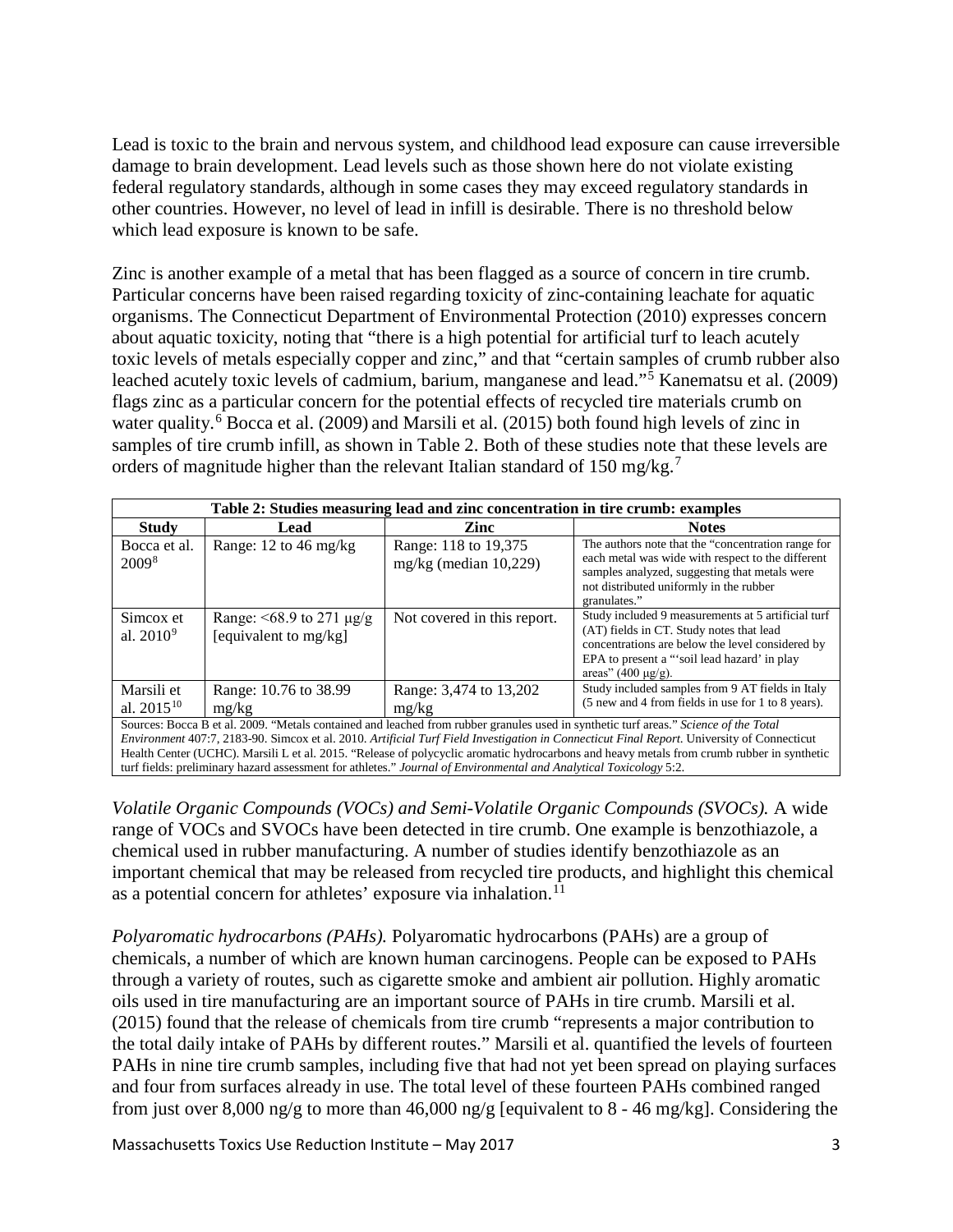subset of these PAHs that are known to be carcinogenic, the total level of carcinogenic PAHs ranged from 2,546 ng/g to 22,780 ng/g [equivalent to 2.5 - 22.8 mg/kg]. Comparing levels to Italian regulatory standards, Marsili et al. found that all the samples exceeded the regulatory limit for two of the PAHs, and that in certain samples, the levels were an order of magnitude above the regulatory limits. The most toxic PAHs identified in the tire crumb included benzo(a)anthracene, chrysene, benzo(a)pyrene, and benzo(ghi)perylene.<sup>[12](#page-5-11)</sup>

*Phthalates.* Phthalate esters, used as plasticizers to increase the malleability of rubber or plastic materials, can also be found in tire crumb. A number of phthalates are reproductive toxicants. A number of studies have examined levels of phthalates in tire crumb.<sup>[13](#page-5-12)</sup> For example, Plesser and Lund (2004) noted "significant quantities" of certain phthalates in tire crumb leachate, especially diethyl phthalate (DEP) and diethylhexyl phthalate (DEHP).<sup>[14](#page-6-0)</sup> A recent study conducted in the Netherlands found that DEHP and di-isononylphthalate (DINP) were the phthalates present at the highest levels in the samples tested (median 7.6 mg/kg and maximum 27.2 mg/kg for DEHP, median 35 mg/kg and maximum 61 mg/kg for DINP).<sup>[15](#page-6-1)</sup>

*PCBs and other persistent organic pollutants.* A few studies have tested for polychlorinated biphenyls (PCBs), as well as dioxins and furans, in tire crumb. Menichini et al. (2011) found that the sum of PCBs in the sample they tested was three times the Italian standard "for soils to be reclaimed for use as 'green areas,'" while the sum of dioxins and furans came to 2/3 this standard. (The measured levels were 0.18 mg/kg and  $0.67x10^{-5}$  mg/kg, respectively.)<sup>[16](#page-6-2)</sup> In a study published in 2017, the Dutch National Institute for Public Health and the Environment (RIVM) found PCBs present at a median level of less than 0.035 mg/kg and a maximum of 0.074 mg/kg. They provide some regulatory standards for comparison but note that the testing methods used in the study may not correspond to those required by some regulatory standards.<sup>[17](#page-6-3)</sup>

# **Health implications of chemical mixtures**

Assessing the possible health and environmental effects of tire crumb is complicated by the fact that the material contains a large number of chemicals. Exposure to low doses of multiple chemicals can have health effects that may not be predicted based on the expected effects of each exposure individually. For this reason, in some cases it may be more useful to consider the effects of a mixture of chemicals, rather than analyzing each chemical individually. This has been done to a limited extent in studies of occupational exposures to tire crumb; for example, a study of a tire shredding facility in Taiwan found evidence of occupational exposure to known or suspected carcinogens including styrene, benzothiazole, phthalate esters (DEHP and di-octyl phthalate), and PAHs such as naphthalene. The researchers also tested airborne particulates from the facility for mutagenicity, and found that they showed "a substantial presence" of mutagens.<sup>[18](#page-6-4)</sup> Similarly, Vermeulen et al. (2000) compared two tire-shredding facilities, looking at the mutagenicity of dust and fumes found in each facility.<sup>[19](#page-6-5)</sup>

# **Health effects of playing on tire crumb: federal and state research**

A number of studies have examined the chemicals present in synthetic turf, with a particular focus on chemicals found in crumb rubber made from recycled tires. However, federal and state officials have identified a need for additional information.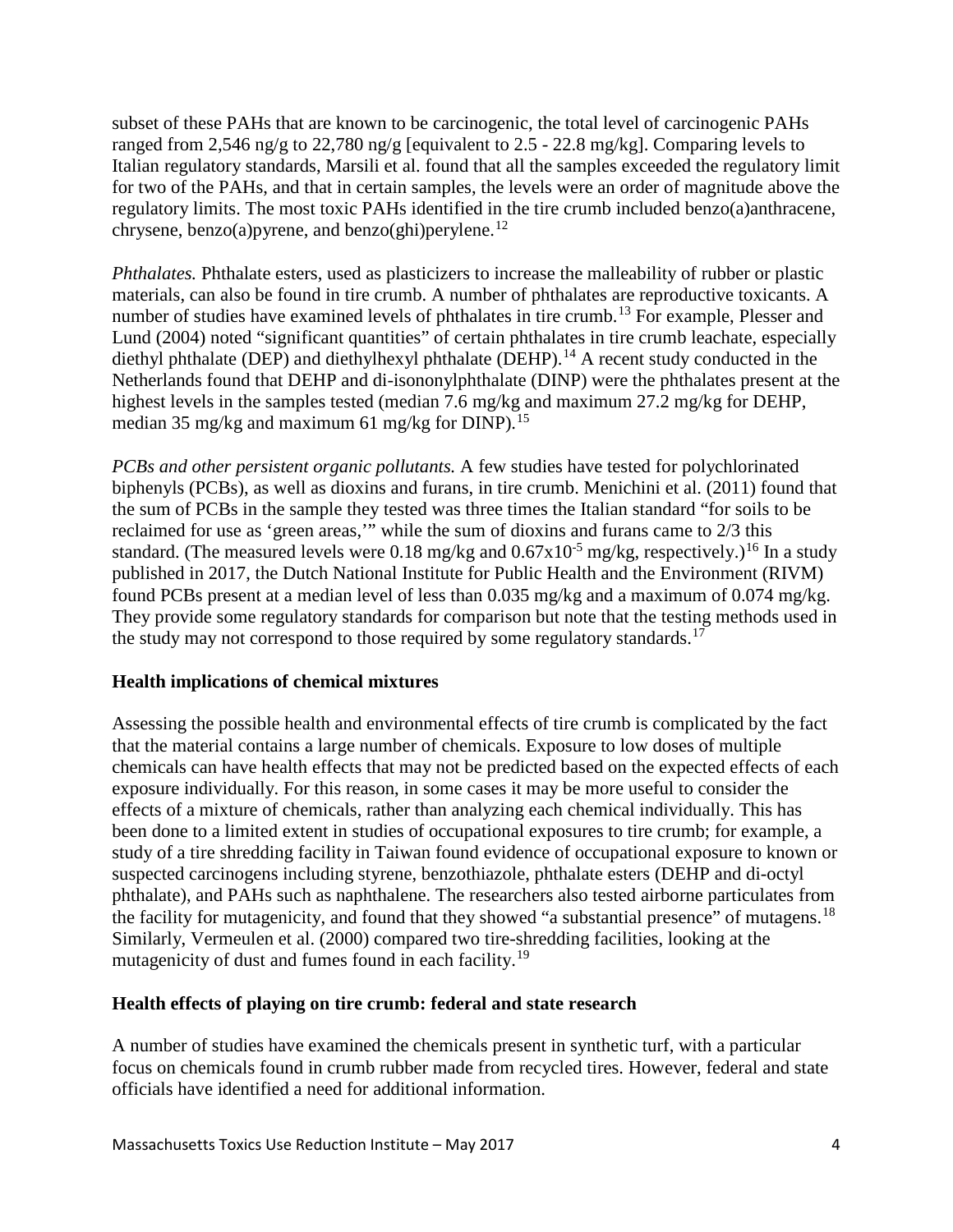The California Office of Environmental Health Hazard Assessment (OEHHA), an office within the California Environmental Protection Agency, is conducting a three-year study of the potential health effects of exposure to synthetic turf as well as playground mats made from recycled waste tires. The project began in June 2015 and will be completed in June 2018. In the study, OEHHA will review the existing literature on chemicals in synthetic turf and playground mats; analyze samples of new and used synthetic turf and playground mats; develop exposure scenarios; and publish a risk assessment based on this information. OEHHA will also develop plans for a possible future study that would examine people's actual exposures through measurement of biological specimens or use of personal monitors.<sup>[20](#page-6-6)</sup>

At the federal level, three agencies – the U.S. Environmental Protection Agency (EPA), the Consumer Product Safety Commission (CPSC), and the Agency for Toxic Substances and Disease Registry (ATSDR) within the Centers for Disease Control -- have collaborated on an examination of tire crumb infill. In the first year of the study, the agencies conducted a comprehensive review of existing literature, established a protocol for future research, and collected samples of tire crumb from a variety of sources, among other activities. Next steps for the research include analysis of the samples and characterization of people's exposure. As background on the need for this study, the EPA website notes that, "Limited studies have not shown an elevated health risk from playing on fields with tire crumb, but the existing studies do not comprehensively evaluate the concerns about health risks from exposure to tire crumb."<sup>[21](#page-6-7)</sup>

A large number of published studies have examined questions such as what chemicals are present in tire crumb, what chemicals may be released during use of an artificial turf field, the quantities of chemicals to which children and athletes may be exposed, and possible environmental effects of tire crumb infill. Some of these studies are risk assessments, which attempt to estimate the likelihood of health problems for people who are exposed to the field. Risk assessments are developed on the basis of a variety of assumptions about exposure, chemical uptake, and other factors.

Unlike risk assessments, epidemiological studies are designed to investigate possible links between people's exposures and actual rates of disease. According to the federal agencies' literature review, to date there are no published epidemiological studies related to artificial turf fields. A January 2017 report by the Washington State Department of Health provided some information on soccer players with cancer in the state of Washington, but was not designed to investigate possible links between exposure to artificial turf fields and risk of developing cancer<sup>[22](#page-6-8)</sup>

### **Boundaries of this chapter**

As a reminder, this chapter *only* includes information on the chemicals that may be found in tire crumb infill and the some of efforts that are under way to assess possible health implications. Detailed information on routes of exposure and other factors can be found in other, more detailed summaries of the literature on tire crumb, such as the literature review published by the federal agencies mentioned above.

Technical characteristics of the infill, including durability, are not discussed here. Information on heat-related concerns are covered in a separate chapter. In general, all synthetic turf fields reach higher temperatures than natural grass fields, regardless of infill type.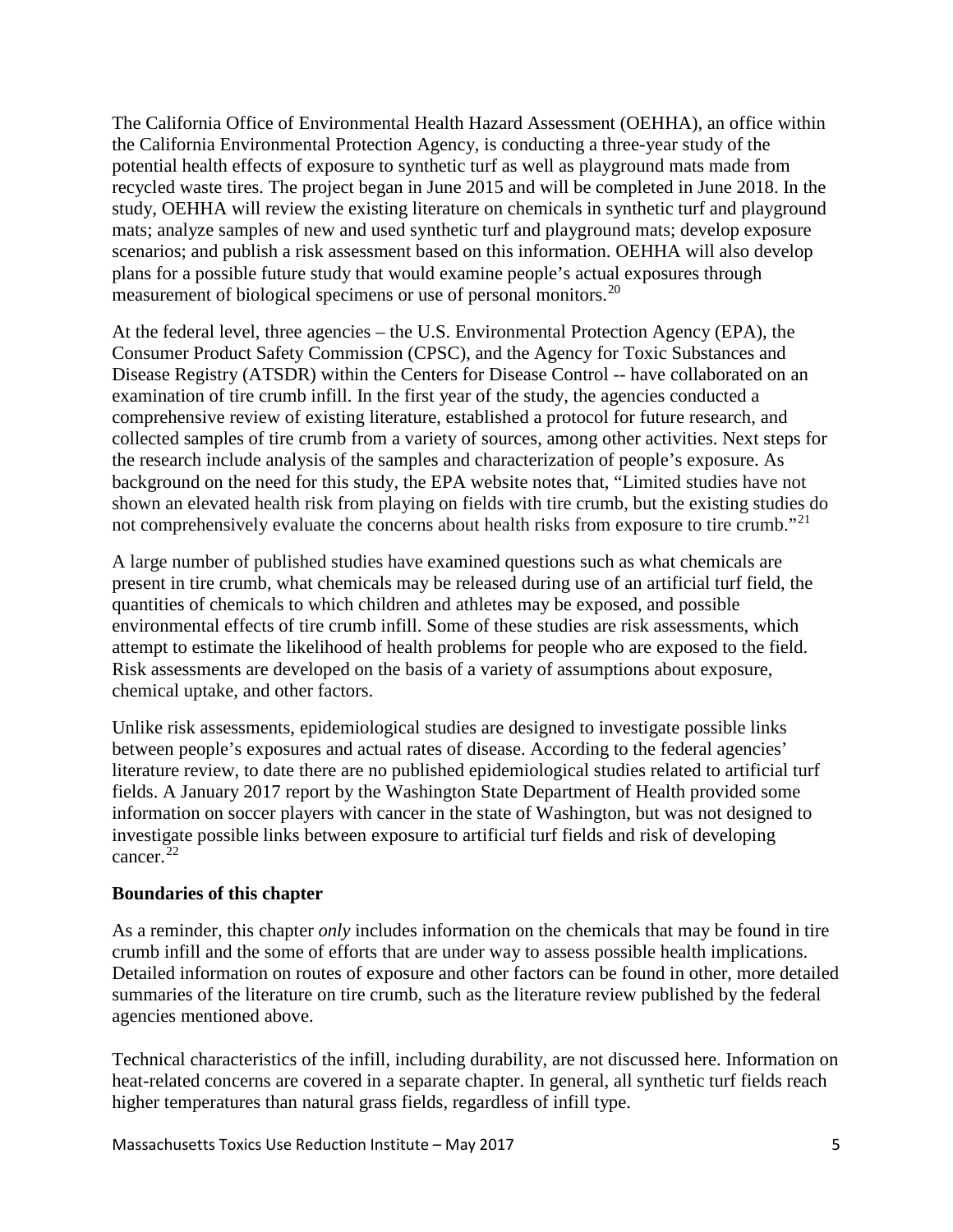#### **Summary**

l

In summary, tire crumb infill contains a variety of chemicals of concern. While ample information is available on the chemicals present in tire crumb and the health effects of these chemicals in occupational and other contexts, no direct research has been conducted to assess human health effects of playing on artificial turf containing tire crumb infill.

<span id="page-5-2"></span><sup>3</sup> Thomas K, Irvin-Barnwell E, Giuseppi-Elie A, Ragin-Wilson A. August 2016. *Research Protocol: Collections Related to Synthetic Turf Fields with Crumb Rubber Infill.* US EPA, CDC and ATSDR. Accessed at [https://www.epa.gov/sites/production/files/2016-08/documents/tcrs\\_research\\_protocol\\_final\\_08-05-2016.pdf,](https://www.epa.gov/sites/production/files/2016-08/documents/tcrs_research_protocol_final_08-05-2016.pdf)

January 2, 2017. <sup>4</sup> EPA, December 2016.

<span id="page-5-4"></span><span id="page-5-3"></span><sup>5</sup> Connecticut Department of Environmental Protection. 2010. "Artificial Turf Study: Leachate and Stormwater Characteristics." Accessed at [http://www.ct.gov/deep/lib/deep/artificialturf/dep\\_artificial\\_turf\\_report.pdf,](http://www.ct.gov/deep/lib/deep/artificialturf/dep_artificial_turf_report.pdf) February 15, 2017.

<span id="page-5-5"></span><sup>6</sup> Kanematsu M et al. 2009. "Characterization and potential environmental risks of leachate from shredded rubber mulches." *Chemosphere* 76:7, 952-958.<br><sup>7</sup> Bocca et al., 2009. "Metals contained and leached from rubber granules used in synthetic turf areas." *Science of the* 

<span id="page-5-6"></span>*Total Environment* 407:7, 2183-90. Available at [https://www.ncbi.nlm.nih.gov/pubmed/19155051,](https://www.ncbi.nlm.nih.gov/pubmed/19155051) viewed February 13, 2017. Marsili L et al. 2015. "Release of polycyclic aromatic hydrocarbons and heavy metals from crumb rubber in synthetic turf fields: preliminary hazard assessment for athletes." *Journal of Environmental and Analytical Toxicology* 5:2. Available at [https://www.omicsonline.org/open-access/release-of-polycyclic-aromatic-](https://www.omicsonline.org/open-access/release-of-polycyclic-aromatic-hydrocarbons-and-heavy-metals-from-rubber-crumb-in-synthetic-turf-fields-2161-0525.1000265.php?aid=39265)

[hydrocarbons-and-heavy-metals-from-rubber-crumb-in-synthetic-turf-fields-2161-0525.1000265.php?aid=39265,](https://www.omicsonline.org/open-access/release-of-polycyclic-aromatic-hydrocarbons-and-heavy-metals-from-rubber-crumb-in-synthetic-turf-fields-2161-0525.1000265.php?aid=39265) viewed February 13, 2017.

<span id="page-5-7"></span><sup>8</sup> Bocca B et al. 2009.

<span id="page-5-8"></span><sup>9</sup> Simcox et al. [Also cited as CT (UCHC)]. 2010. Artificial Turf Field Investigation in Connecticut Final Report. University of Connecticut Health Center (UCHC). Available at

<span id="page-5-9"></span>[http://www.ct.gov/deep/lib/deep/artificialturf/uchc\\_artificial\\_turf\\_report.pdf,](http://www.ct.gov/deep/lib/deep/artificialturf/uchc_artificial_turf_report.pdf) viewed February 13, 2017.  $10$  Marsili L et al. 2015.

<span id="page-5-10"></span><sup>11</sup> See, for example, Office of Environmental Health Hazard Assessment (OEHHA). 2007. *Evaluation of Health Effects of Recycled Waste Tires in Playground and Track Products.* Sacramento, CA: OEHHA. Accessed at [http://www.calrecycle.ca.gov/publications/Documents/1206/62206013.pdf,](http://www.calrecycle.ca.gov/publications/Documents/1206/62206013.pdf) February 21, 2017; Ginsberg G., Toal B., and Kurland T. 2011. "Benzothiazole Toxicity Assessment in Support of Synthetic Turf Field Human Health Risk Assessment." *Journal of Toxicology and Environmental Health, Part A* 74:17, pp. 1175-1183; Ginsberg G. et al. 2011. "Human Health Risk Assessment of Synthetic Turf Fields Based upon Investigation of Five Fields in Connecticut." *Journal of Toxicology and Environmental Health, Part A* 74.17, pp. 1150-74. <sup>12</sup> Marsili L et al. 2015.

<span id="page-5-12"></span><span id="page-5-11"></span><sup>13</sup> See, for example: Kanematsu, M et al. 2009. "Characterization and Potential Environmental Risks of Leachate from Shredded Rubber Mulches." *Chemosphere* 76: 952-958. Nilsson, NH et al. 2008. "Mapping Emissions and Environmental and Health Assessment of Chemical Substances in Artificial Turf." Danish Ministry of the Environment, Environmental Protection Agency. Accesed at [http://www2.mst.dk/udgiv/publications/2008/978-87-](http://www2.mst.dk/udgiv/publications/2008/978-87-7052-866-5/pdf/978-87-7052-867-2.pdf) [7052-866-5/pdf/978-87-7052-867-2.pdf,](http://www2.mst.dk/udgiv/publications/2008/978-87-7052-866-5/pdf/978-87-7052-867-2.pdf) April 27, 2017. Plesser, T and Lund, O. 2004. "Potential Health and Environmental Effects Linked to Artificial Turf Systems: Final Report." Trondheim, Norway: Norwegian Building

<span id="page-5-0"></span><sup>1</sup> Toxics Use Reduction Institute (TURI). 2017. "Sports Turf Alternatives Assessment: Preliminary Results: Chemicals in Artificial Turf Infill: Overview." All TURI documents on artificial turf can be found at: [http://www.turi.org/Our\\_Work/Home\\_Community/Artificial\\_Turf.](http://www.turi.org/Our_Work/Home_Community/Artificial_Turf)

<span id="page-5-1"></span><sup>2</sup> US EPA. December 2016. *Federal Research Action Plan on Recycled Tire Crumb Used on Playing Fields and Playgrounds.* EPA/600/R-16/364. Accessed at [https://www.epa.gov/sites/production/files/2016-](https://www.epa.gov/sites/production/files/2016-12/documents/federal_research_action_plan_on_recycled_tire_crumb_used_on_playing_fields_and_playgrounds_status_report.pdf)

[<sup>12/</sup>documents/federal\\_research\\_action\\_plan\\_on\\_recycled\\_tire\\_crumb\\_used\\_on\\_playing\\_fields\\_and\\_playgrounds\\_st](https://www.epa.gov/sites/production/files/2016-12/documents/federal_research_action_plan_on_recycled_tire_crumb_used_on_playing_fields_and_playgrounds_status_report.pdf) atus report.pdf, February 6, 2017. Chemicals covered in this literature review are also listed in a spreadsheet format in US EPA. December 2016. "Literature Review and Data Gap Analysis Spreadsheet." Available at [https://www.epa.gov/chemical-research/december-2016-status-report-federal-research-action-plan-recycled-tire](https://www.epa.gov/chemical-research/december-2016-status-report-federal-research-action-plan-recycled-tire-crumb)[crumb,](https://www.epa.gov/chemical-research/december-2016-status-report-federal-research-action-plan-recycled-tire-crumb) viewed February 6, 2017.